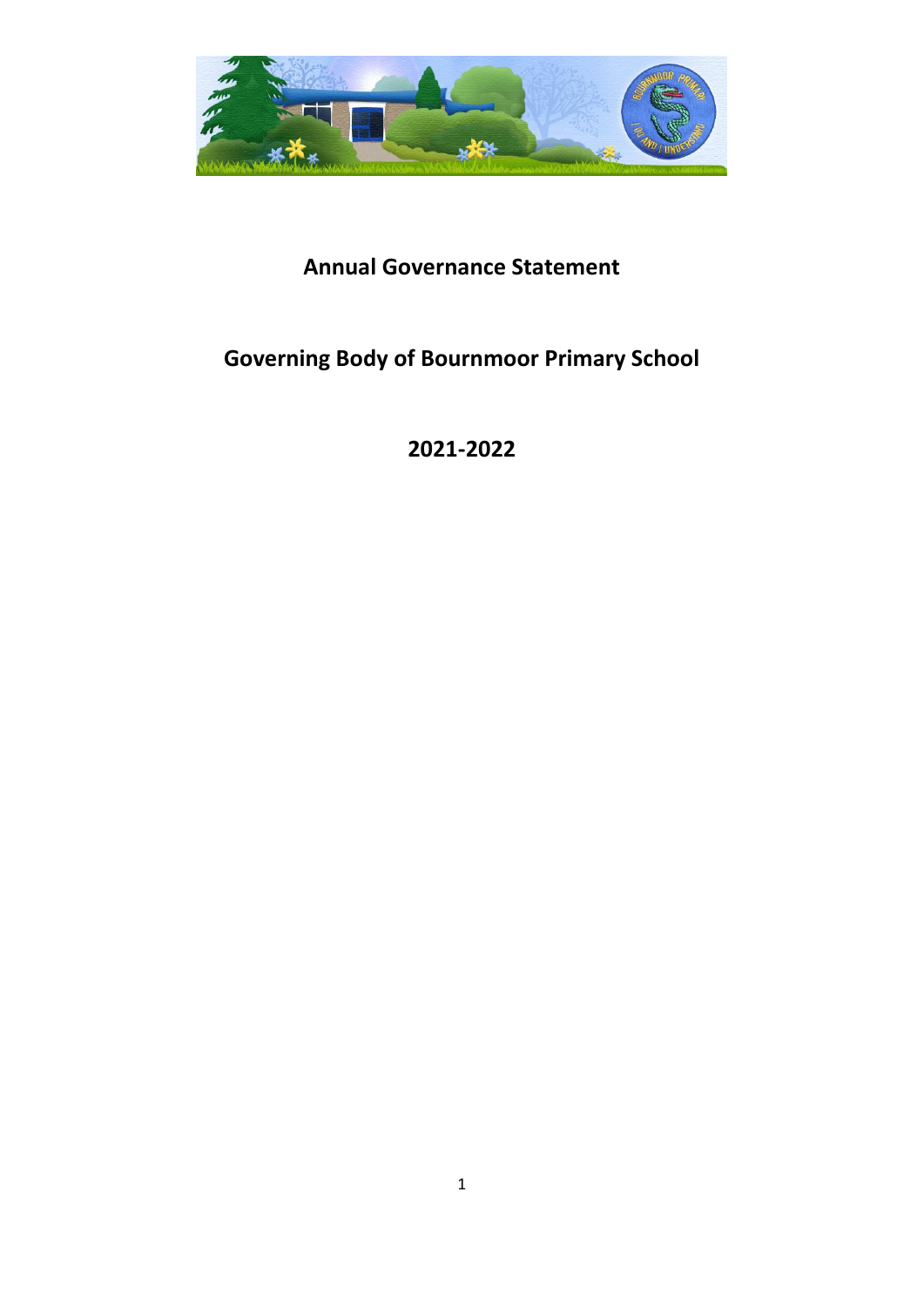#### **School Vision and Aims**

We provide a friendly, caring environment for our pupils and have high expectations of behaviour and standards. We value each child and, through careful assessment of their knowledge, skills and abilities, strive to help them achieve their personal best. Our Ofsted inspection in July 2019 confirmed that our school continues to be good.

Pupils enjoy coming to school and receiving a broad and balanced education where we support each pupil to succeed and reach their full potential. We have significantly developed STEM opportunities for pupils which helps children make links between their own learning and in school and the world of work. We strive to provide pupils with teaching and learning which ensures they are fully equipped for life in modern Britain.

#### **Our Aims:**

- To present a stimulating balanced curriculum which satisfies the needs and requirements of the National Curriculum;
- To help pupils discover the joy of learning, develop lively enquiring minds, the ability to ask questions and reason rationally to apply themselves to tasks and physical skills;
- To help pupils acquire knowledge and skills relevant to adult life;
- To help pupils understand the world in which they live and the inter-dependence of individuals, groups and nations;
- To help pupils appreciate human achievement and aspirations;
- To instil a respect for religious and moral values and a tolerance for other people and their opinions, other races, religions and ways of life.

### **As the Governing Body of Bournmoor Primary School we have a strong focus on our core strategic functions.**

**Our Aims:**

- To ensure clarity of vision, ethos and strategic direction
- To hold the headteacher to account for the educational performance of the school and its pupils as well as the performance management of staff
- To ensure we aim to get the very best attainment and progress for each child, having due regard for equality of opportunity
- To ensure we effectively oversee the financial performance of school, ensuring best practice and value for money

#### **Governance Arrangements**

We hold termly Governing Body meetings which are well attended. Committee meetings are also held termly. Governors hold key positions in the effective running of the school.

#### **Our Structure:**

- Headteacher: Mrs Laura Snowdon
- Chair of Governors: Mrs Tracy Bell
- Vice Chair of Governors: Mrs Karin Laybourne

#### **Appeals:**

- Dr M Leddra (Chair)
- Mr C Gowland
- Mrs K Laybourne

#### **Curriculum and Standards:**

- Mrs L Carr (Chair)
	- Mr C Gowland
	- **Mrs L Grev**
	- Mrs L Snowdon

#### **Finance and Buildings:**

- Mrs K Laybourne (Chair)
- Mrs T A Bell
- Mrs R Andrews
- Dr M Leddra
- Mrs L Snowdon
- Mrs L Carr

#### **First/Pay Review**

- Mrs T A Bell (Chair)
- Mrs L Carr
- Mrs R Andrews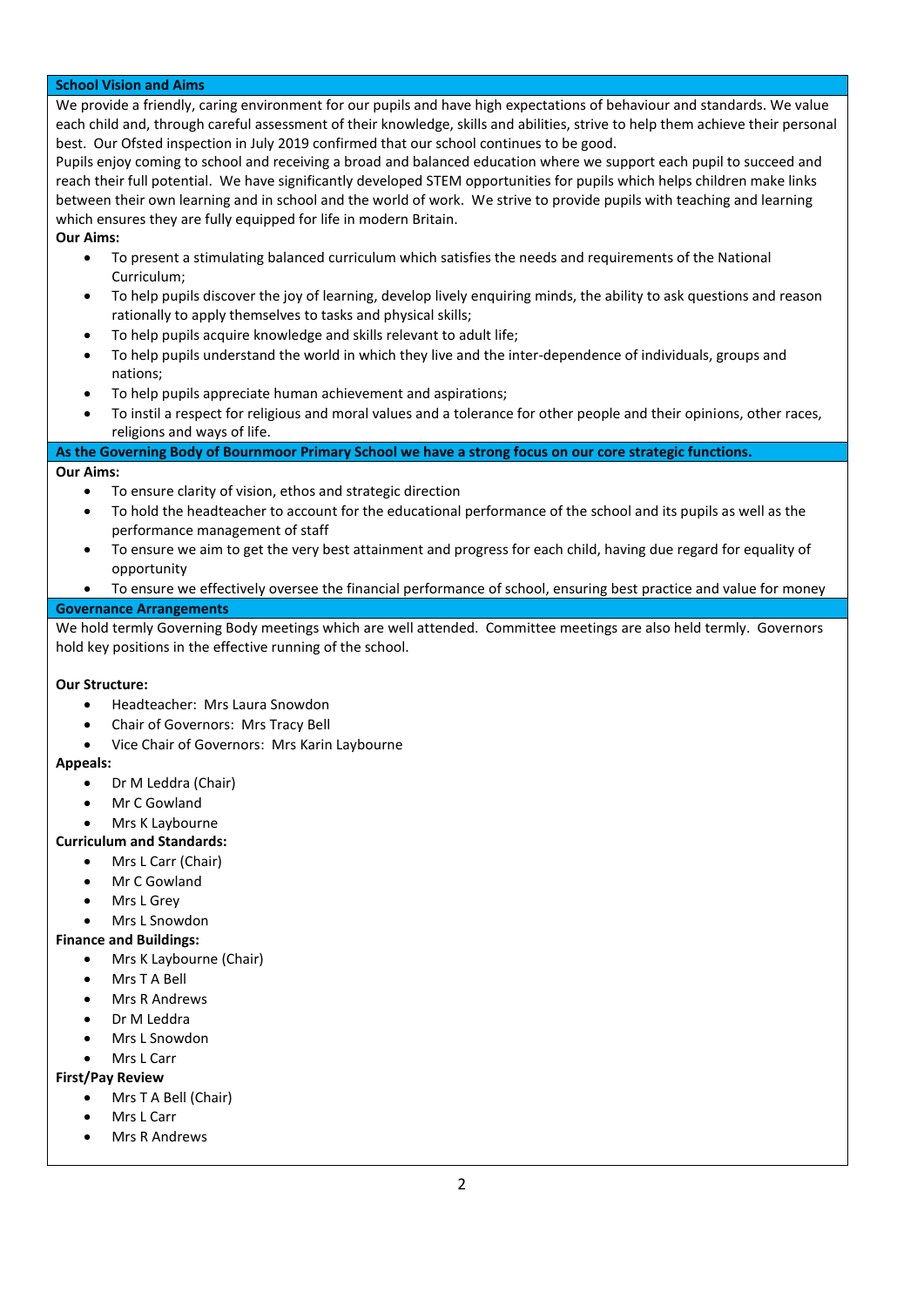#### **Performance Management:**

- Mrs T A Bell (Chair)
- Dr M Leddra

#### **Staffing/Personnel:**

- Mr C Gowland (Chair)
- Mrs T Bell
- Mrs R Andrews
- Mrs L Carr
- Mrs L A Snowdon

#### **Key Issues Faced and Addressed by the Governing Body in 2020 to 2021**

#### **TARGETS**

- **1)** Enable subject leaders to measure the effectiveness of improvement strategies as part of our recovery curriculum (impact) whilst sharing the intent and implementation of their subjects with stakeholders including governors.
- **2)** Continue governor monitoring roles to enable them to provide more focused support and challenge for school leaders as part of our recovery curriculum.
- **3)** Closely monitor reading across the school to continue the progress made across KS1 into KS2 to support catch up as part of recovery curriculum.
- **4)** Develop further teachers' ability to plan learning activities that meet the needs of pupils for their different starting points, particularly the most able and least able pupils (including lowest 20% and highest 20%).
- **5)** Provide focused opportunities for children in the early years to practice their writing and letter formation.
- **6)** Intensify actions to accelerate pupils' progress in writing, with a particular focus on boys' and increasing proportions reaching ARE and above.
- **7)** Focus on providing quality SEN support for the additional needs of pupils and ensure staff training provides quality CPD to allow staff to implement and assess how effective strategies are in supporting children with additional needs.
- **8)** Development of pupils' rights as part of their global citizenship.
- **9)** Ensure pupils follow the rules and expectations to ensure everyone's safety and well-being as part of Covid-19 safety measures.

#### **Actions and Impact:**

#### **TARGET 1**

- Autumn term 2020: Monitoring timetable set up and book scrutiny completed regularly. Performance Management targets set linked to our School Development Plan. CPD organised by subject leaders to ensure development of their subjects in Autumn, Spring and Summer term (see CPD log).
- Spring term 2021: Mid-term performance management reviews took place and relevant documents updated. At the FGB meeting in February 2021 governors were updated on school improvements and actions towards this. Staff have their performance management to update at the end of the year which shows the significant work that has been undertaken in the school this academic year.
- Subject leaders have produced action plans and ensure they complete relevant CPD (see log). As an outward facing school, we aim to link with other schools and experts to develop our curriculum but this has been hampered by school closures. This has remained part of subject leader's actions and performance management reflects this.
- As part of our recovery curriculum, subject leaders have used a range of methods to assess pupil progress. They used baseline assessments in September and return to school in March to identify gaps in knowledge so teaching and learning could be adapted to support catch up. This was successfully put in place to ensure that targeted support was provided. Data collated at the end of summer term show the positive impact and book scrutinies reflect this.
- Staff meetings were used during school closure to look at how we delivered remote learning to allow a broad curriculum with feedback and marking. Subject leaders ensured coverage on the remote learning sent home and provided ways to monitor this.
- Teachers/subject leaders looked at key areas of concern in preparation for school opening in March 2021 and subsequent actions, training and information sharing allowed these key areas of focus to be addressed.

#### **TARGET 2**

- The Parent Governor vacancy was advertised in newsletters where information on the role was provided. Governor induction has been completed using the full range of relevant documents and information. Our new parent governor has extensive experience in HR and her skill set will add significant value to our strong governing body.
- Governor monitoring held virtually due to the issues of coming into school and following our Covid risk assessment. For example, a detailed SEND monitoring link occurred and a full report was presented to governors in June 2021.
- Our monitoring list was detailed last academic year and prior to that and all established governors have a good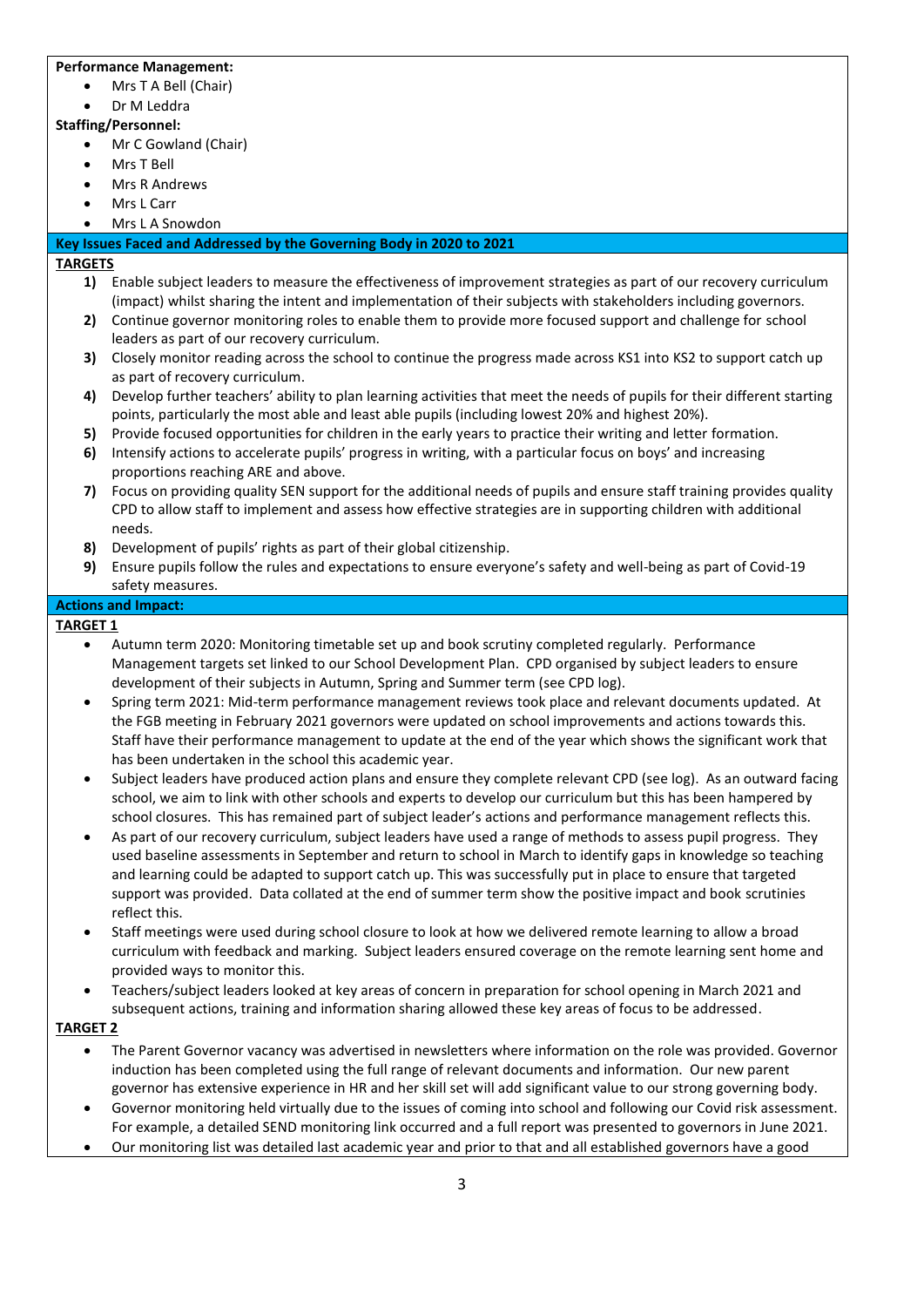understanding of our school.

- Prior links for our awards were in place and information shared in 2019-2020 so governors have been updated with regard to our aspirations. Headteacher reports allow further updates.
- The governors were made aware of the changes needed to open schools in September through the Headteacher's report. This allowed them to be updated on this. They were updated in the Spring 2021 meeting about how the January-March lockdown was being dealt with and this is captured in the minutes.
- A governor committee was established in February 2021 to focus on remote learning and complete the Durham County audit. Meetings were established to share the document virtually, complete it and reflect on our practice. This was shared in June at the FGB meeting by a committee governor representative.

#### **TARGET 3**

- Identified groups of readers were being tracked closely (i.e. lowest and highest 20%). In addition, reading records and assessment data was being used to ensure that books and strategies met their needs of pupils.
- All reading ages collated in Autumn (pre and post), Spring (pre to date) and in summer to allow assessment of book bands, reading ability and steps needed as part of our catch-up curriculum.
- Previous staff meeting time was used to look at most effective reading approaches and interventions so a streamlined approach was used.
- TA support has been deployed effectively to provide catch up support. Catch Up Premium has been used in KS1 to support basic skills including reading.
- Reading is regular and monitored closely. The Literacy Lead has completed reading monitoring across the school.
- Our remote learning during school closure (Jan-Mar 2021) ensured reading and phonics were a key part of this.
- Remote learning provided activities and resources to support this. Teachers read the class novel/story and recorded it so children could hear the story read by a familiar voice to help them learn at home.
- The Literacy co-ordinator produced a 'Reading Guide' for parents to support children at home. This compliments the guides and resources shared previously and on our website.

#### **TARGET 4**

- Learning walks and books scrutiny showed the focus on developing each child through planning and adaptations to learning. Specific training had been completed in a range of areas including developing more able readers and writers along with ongoing SEN training. Lesson observations showed the positive impact this was having.
- Reading ages taken in Autumn and Spring term show that children have retained significant learning and have returned to school keen and engaged. Summer term word reading ages show the continued improvements and reading comprehension has improved due to the focus. However, this remains an identified target due to the significant closure of schools and children's need to develop reasoning, inference and deduction skills.
- Staff meetings have been used to allow middle leaders to share what is effective and next steps from their monitoring so planning can be adapted to meet the needs of pupils as part of the intent, implementation and impact model.
- Remote learning has been developed to provide a wide range of planned activities on a structured daily timetable. Adaptations were provided when needed by teachers following feedback from parents to allow pupils to access the work or have further challenges provided. Our remote learning recording system allowed staff to see who was accessing so welfare calls could be made to offer support.
- The question of 'how do children know how to improve?' was a key part of Jan-Mar 2021 remote learning and staff provided feedback to children on next steps. The range of activities varied and included quick fire tests e.g. x tables so feedback could be given and children could act on it.
- Lesson observations and monitoring in Spring used to focus on key areas to see improvements and next steps (see monitoring and lesson observation feedback).

#### **TARGET 5**

- The Education Development Advisor for Early Years visited school and guidance on how to develop letter formation and children's writing was given and the positive impact was seen up to the point of school closure in March.
- Catch Up Premium has been used in Year 1 from Autumn term to provide additional teaching assistant support with very positive impact. Strategies that were being so effectively used in early years have continued to support the current cohort.
- Data from end of Autumn term 2020 assessments shows we were on track to meet our aspirations and this continued into the Spring. Summer data was positive and reflected the support given to pupils in school along with the quality feedback during school closure on Tapestry to parents. Early Years writing data as follows: 70% GLD (inc 20% above).
- Pupil voice was being captured to develop the provision to the interests of the children. Evidence of writing activities in the provision and children being given opportunities linked to their development level.
- Evidence of improvement in writing opportunities in EY through the books but also in the displays. In addition, our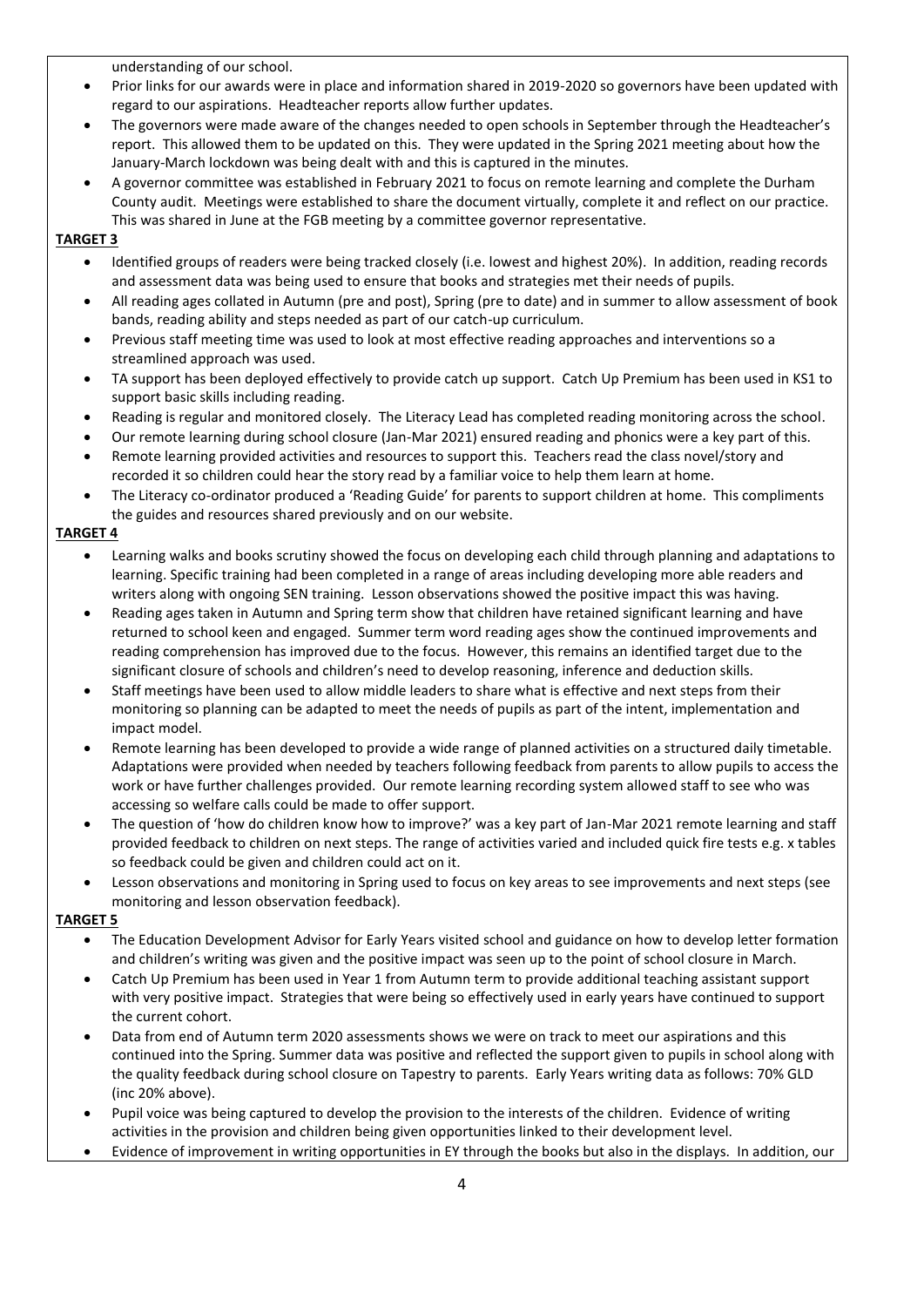Literacy lead has completed monitoring and feedback given to staff.

- During remote learning Jan-Mar 2021 a focus on writing was supported through structured, focused activities for the children to complete each day. Regular communication with parents provided support and discussed the children's progress allowing parents to address gaps and focus on next steps.
- For those children attending school, specific targeted interventions provided them with activities that supported their needs and addressed gaps. The feedback given by the EY lead was of high quality and bespoke to the needs of each child.
- Monitoring and work samples have shown that children enjoy the interesting writing opportunities provided but need support handwriting and grammar to present their ideas at their best.

#### **TARGET 6**

- Using the class novels has engaged all pupils including boys as the texts have been chosen by pupils. Book scrutinies show children are writing with increasing quality.
- The children have produced different genres of writing linked to the novels more readily including diary entries, descriptive pieces, letters, stories imagined as if they were the characters. Book scrutinies note this. All children are included in the class reading of the novel and so feel included and involved in the ownership of the novel.
- Marking and feedback have improved the outcomes of the children and their self and peer editing has positively informed their progress. Using success criteria in lessons allows pupils to understand what is required in each piece of writing.
- Daily reading is improving vocabulary and comprehension tasks has stimulated vocabulary along with the class novels. Better vocabulary is used in children's own writing as shown in English books.
- Data showed progress in writing (including boys) and the catch up of missed learning from the first lockdown was evident as all bubbles attended. We continue to focus on this area following return to school in March. Data in June shows improvements in boys' writing but this remains a focus in 2021-2022.
- During remote learning Jan-Mar 2021 a focus on writing continued and was supported through structured, focused activities for the children to complete each day. Often these linked closely to the class novel or book. We ensured that writing was a regular area of remote learning with feedback given to pupils online to build on the progress made in school.

#### **TARGET 7**

- Links with outside services resumed slowly when school reopened following school closures but delay has meant some assessments or reports were later but staff are highly trained in SEN so could adapt the learning and environment to support children before receiving recommendations.
- Termly designated SEN staff meeting where SENCO feeds back to whole staff re network meetings continued alongside her attendance at network meetings.
- Statutory SEN requirements continued this year (including during school closures) with EHCP reviews completed. We completed reports for external agencies to ensure that any assessments completed in a timely manner, despite school closures.
- Our link governor for SEND completed a virtual monitoring link with the SENCO on 23/2/2021 as part her role and feedback to the FGB meeting delivered in June. Mrs Laybourne and Miss Purdy have an established monitoring link which has allowed the governors to receive quality written feedback on our SEN provision.
- PSA support has been invaluable in providing much needed help to families. This continued regardless of school closures or when fully open as our PSA has excellent systems in place for contacting and supporting parents, making referrals when needed. In school our Parent Support Advisor available each week to listen to children and offer support such as drawing and talking therapy.
- We have identified pupils who may be more vulnerable due to mental health issues or family matters and have adapted our offer of places to accommodate these children. This list was regularly reviewed following the welfare calls in place.

#### **TARGET 8**

- As part of our PSHE curriculum, the subject co-ordinator registered for the Rights Respecting School Award and attended training in 2019-2020.
- Our RRSA Lead continues to build the portfolio of evidence to show the work completed in school. However due to further school closure in January 2021 the application is on hold and we have a date for January 2022.
- PSHE work was provided as part of our remote learning offer to ensure that children continue to develop their knowledge and understanding in this key area.
- World awareness was developed in the Geography Day on 28/1/2020 led by Mrs Kershaw. This followed on pupil voice discussion which asked for a practical day of learning. The development of key skills of enquiry and knowledge were evident and this continues as part of the PGQM application.
- Monitoring showed that knowledge in our school is more of a strength than geographical skills so this is the focus.